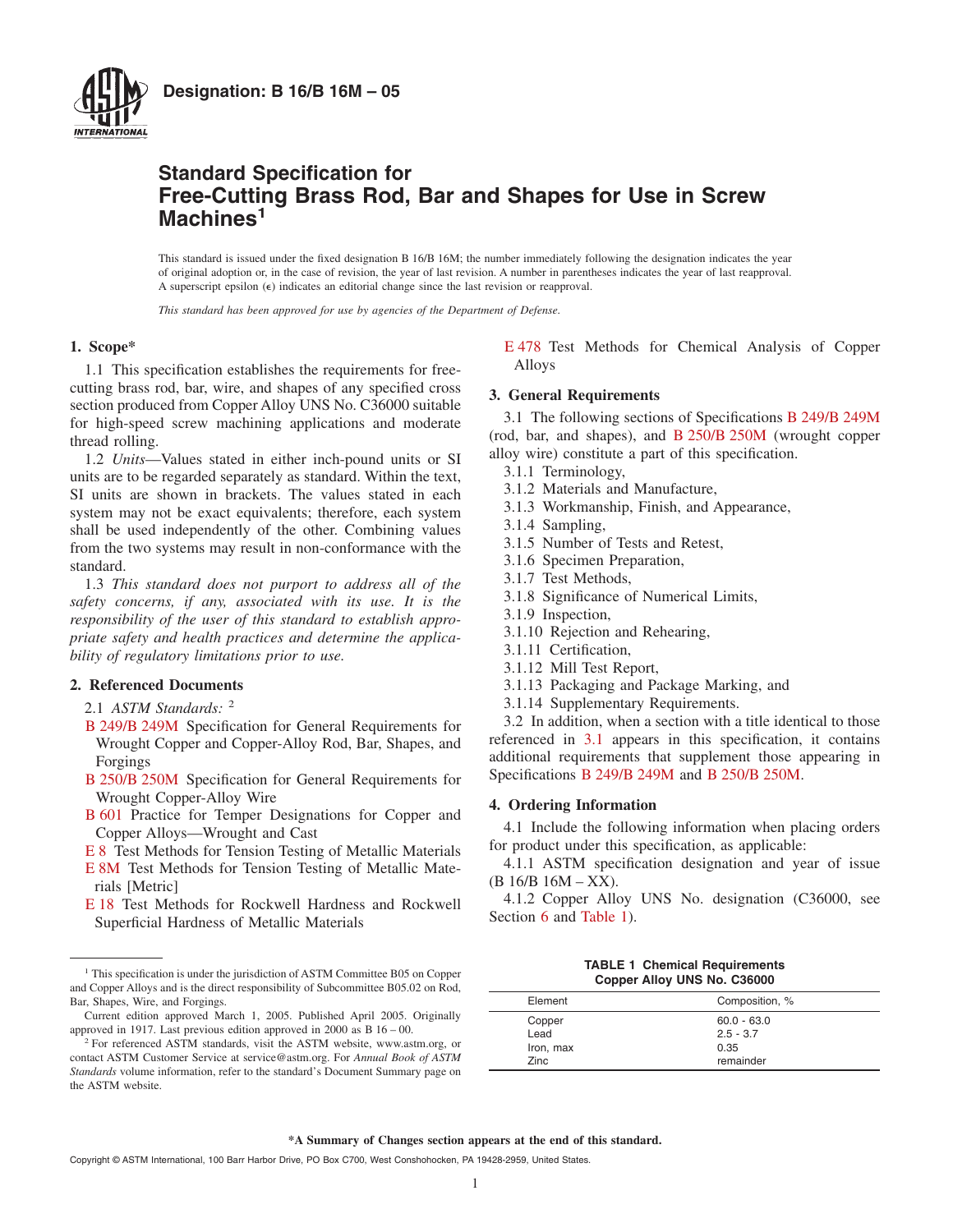#### <span id="page-1-3"></span>**TABLE 2 Tensile Requirements, inch-pound**

NOTE-See [Table 3](#page-2-0) for SI values.

|                 | Diameter or Distance Between<br><b>Temper Designation</b><br><b>Standard Name</b><br>Parallel Surfaces, in. |                                             |                         | Tensile Strength,<br>min, ksi | <b>Yield Strength</b><br>at 0.5 %<br>Extension<br>under Load,<br>min, ksi | Elongation, $A$<br>min, $%$ |
|-----------------|-------------------------------------------------------------------------------------------------------------|---------------------------------------------|-------------------------|-------------------------------|---------------------------------------------------------------------------|-----------------------------|
|                 |                                                                                                             |                                             | Rod and Wire            |                               |                                                                           |                             |
| O60             | soft<br>anneal                                                                                              | 1 and under                                 |                         | 48                            | 20                                                                        | 15                          |
|                 |                                                                                                             | over 1 to 2, incl.                          |                         | 44                            | 18                                                                        | 20                          |
|                 |                                                                                                             | over 2                                      |                         | 40                            | 15                                                                        | 25                          |
| H <sub>02</sub> | half-hard                                                                                                   | $\frac{1}{2}$ and under                     |                         | 57                            | 25                                                                        | $7^B$                       |
|                 |                                                                                                             | over $\frac{1}{2}$ to 1, incl.              |                         | $55^C$                        | 25                                                                        | 10                          |
|                 |                                                                                                             | over 1 to 2, incl.                          |                         | 50                            | 20                                                                        | 15                          |
|                 |                                                                                                             |                                             | over 2 to 4, incl., and | 45                            | 15                                                                        | 20                          |
|                 |                                                                                                             | over 4                                      |                         | 40                            | 15                                                                        | 20                          |
| H <sub>04</sub> | hard                                                                                                        | $\frac{1}{16}$ to $\frac{3}{16}$ incl.      |                         | 80                            | 45                                                                        |                             |
|                 |                                                                                                             | over $\frac{3}{16}$ to $\frac{1}{2}$ incl.  |                         | 70                            | 35                                                                        | 4                           |
|                 |                                                                                                             | over $\frac{1}{2}$ to $\frac{3}{4}$ , incl. |                         | 65                            | 30                                                                        | 6                           |
|                 |                                                                                                             |                                             | Bar                     |                               |                                                                           |                             |
|                 | <b>Standard Name</b>                                                                                        | Thickness, in.                              | Width, in.              |                               |                                                                           |                             |
| O60             | soft anneal                                                                                                 | 1 and under                                 | 6 and under             | 44                            | 18                                                                        | 20                          |
|                 |                                                                                                             | over 1                                      | 6 and under             | 40                            | 15                                                                        | 25                          |
| H <sub>02</sub> | half-hard                                                                                                   | $\frac{1}{2}$ and under                     | 1 and under             | 50                            | 25                                                                        | 10                          |
|                 |                                                                                                             | $1/2$ and under                             | over 1 to 6, incl.      | 45                            | 17                                                                        | 15                          |
|                 |                                                                                                             | over $1/2$ to 2, incl.                      | 2 and under             | 45                            | 17                                                                        | 15                          |
|                 |                                                                                                             | over $\frac{1}{2}$ to 2, incl.              | over 2 to 6, incl.      | 40                            | 15                                                                        | 20                          |
|                 |                                                                                                             | over 2                                      | over 2 to 4, incl.      | 40                            | 15                                                                        | 20                          |

*<sup>A</sup>* In any case, a minimum gage length of 1 in. shall be used.

*B* For product furnished in coils the elongation shall be 4 % min.

*<sup>C</sup>* If product is specified for thread rolling applications, the minimum tensile strength shall be 52 ksi.

4.1.3 Temper (see Section [7](#page-3-2) and [Tables 2-5\)](#page-1-3).

4.1.4 Product cross section form (for example, round, hexagonal, square, etc.).

- 4.1.5 Dimensions (see Section [9\)](#page-3-3).
- 4.1.6 How furnished: straight lengths or coils (see [5.2\)](#page-1-4).

4.1.7 Edge contours (see Section [9\)](#page-3-3).

4.1.8 Quantity; total weight, footage, or number of pieces for each size.

4.1.9 When product is purchased for applications requiring thread rolling (see [1.1,](#page-0-4) [Tables 2-5\)](#page-1-3).

4.1.10 When product is purchased for agencies of the U.S. Government (see Section [11\)](#page-4-2).

4.2 The following options are available and shall be specified at the time of placing the order when required:

4.2.1 Tensile test for product  $\frac{1}{2}$  in. [12 mm] and over (see [8.2.1\)](#page-3-4).

4.2.2 Certifi[cation](#page-1-5) [\(refer](#page-1-5) [to](#page-1-5) [Specifications](#page-1-5) [B 249/B 249M](#page-1-5) or B 250/B 250M).

4.2.3 Mill Test Report (refer to Specifications [B 249/](#page-3-5) [B 249M](#page-3-5) [or B 250/B 250M\)](#page-3-6).

## **5. Materials and Manufacture**

5.1 *Material*—The material of manufacture shall be a cast billet of Copper Alloy UNS No. C36000 of such purity and soundness as to be suitable for hot extrusion into rod, bar, wire, and shaped products.

<span id="page-1-7"></span>5.1.1 In the event that heat identification or traceability is required, the purchaser shall specify the details desired.

<span id="page-1-6"></span>NOTE 1—Due to the discontinuous nature of the processing of castings into wrought products, it is not always practical to identify a specific casting analysis with a specific quantity of finished material.

<span id="page-1-4"></span>5.2 *Manufacture*—Product produced under this specification shall be in straight lengths; however, it shall be furnished in coils when so specified in the contract or purchase order (see [4.1.6\)](#page-1-6).

## <span id="page-1-2"></span>**6. Chemical Composition**

6.1 The product shall conform to the chemical compositional requirements specified in [Table 1](#page-0-3) for Copper Alloy UNS No. C36000.

<span id="page-1-5"></span><span id="page-1-1"></span><span id="page-1-0"></span>6.2 The UNS designated composition limits do not preclude the possible presence of other unnamed elements; however, analysis shall be made regularly only for the minor elements listed in [Table 1,](#page-0-3) plus either copper or zinc, or plus all major elements except one. The major element that is not analyzed shall be determined by difference between the sum of those elements analyzed and 100 %. By agreement between producer or supplier and purchaser, analysis may be required and limits established for the elements not cited. Percentage content of elements shown as "remainder" (rem.) is calculated by difference.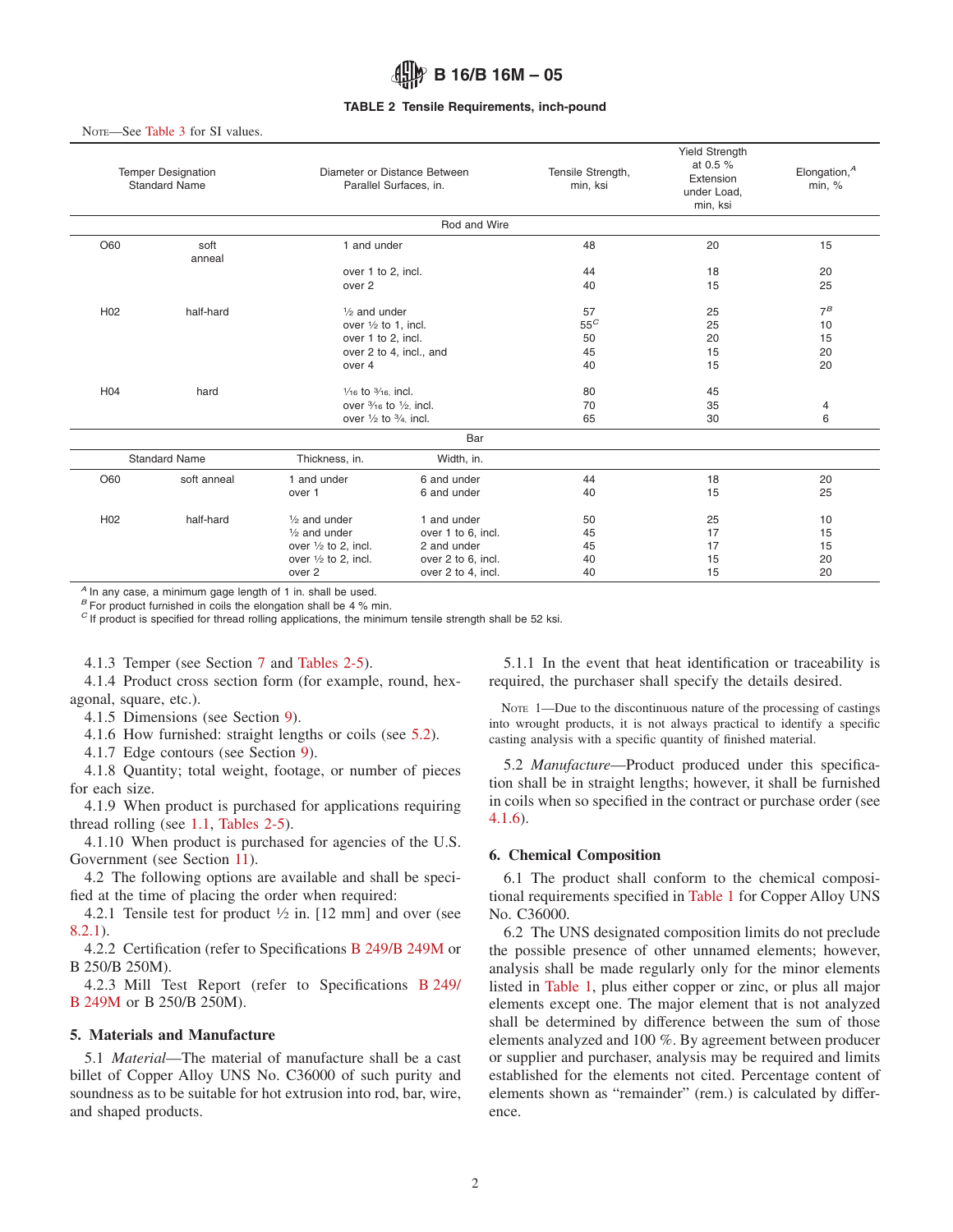## <span id="page-2-0"></span>**TABLE 3 Tensile Requirements, SI**

#### NOTE—See [Table 2](#page-1-3) for inch–pound values.

| <b>Temper Designation</b><br>Diameter or Distance Between<br><b>Standard Name</b><br>Parallel Surfaces, mm |                      |                                                                                         | Tensile Strength,<br>min, MPa                                                                           | <b>Yield Strength</b><br>at 0.5 %<br>Extension<br>under Load,<br>min, MPa | Elongation, $A$<br>min, %       |                            |
|------------------------------------------------------------------------------------------------------------|----------------------|-----------------------------------------------------------------------------------------|---------------------------------------------------------------------------------------------------------|---------------------------------------------------------------------------|---------------------------------|----------------------------|
|                                                                                                            |                      |                                                                                         | Rod and Wire                                                                                            |                                                                           |                                 |                            |
| O60                                                                                                        | soft<br>anneal       | 25 and under                                                                            |                                                                                                         | 330                                                                       | 140                             | 15                         |
|                                                                                                            |                      | over 25 to 50, incl.<br>over 50                                                         |                                                                                                         | 305<br>275                                                                | 125<br>105                      | 20<br>25                   |
| H <sub>02</sub>                                                                                            | half-hard            | 12 and under<br>over 12 to 25, incl.                                                    |                                                                                                         | 395<br>380 <sup>C</sup>                                                   | 170<br>170<br>140               | $7^B$<br>10                |
|                                                                                                            |                      | over 25 to 50, incl.<br>over 100                                                        | over 50 to 100, incl., and                                                                              | 345<br>310<br>275                                                         | 105<br>105                      | 15<br>20<br>20             |
| H <sub>04</sub>                                                                                            | hard                 | 1.6 to 4, incl.<br>over 4 to 12, incl.<br>over 12 to 18, incl.                          |                                                                                                         | 550<br>480<br>450                                                         | 310<br>240<br>205               | 4<br>6                     |
|                                                                                                            |                      |                                                                                         | Bar                                                                                                     |                                                                           |                                 |                            |
|                                                                                                            | <b>Standard Name</b> | Thickness, mm                                                                           | Width, in.                                                                                              |                                                                           |                                 |                            |
| O60                                                                                                        | soft anneal          | 25 and under<br>over 25                                                                 | 150 and under<br>150 and under                                                                          | 305<br>275                                                                | 125<br>105                      | 20<br>25                   |
| H <sub>02</sub>                                                                                            | half-hard            | 12 and under<br>12 and under<br>over 12 to 50, incl.<br>over 12 to 50, incl.<br>over 50 | 25 and under<br>over 25 to 150, incl.<br>50 and under<br>over 50 to 150, incl.<br>over 50 to 100, incl. | 345<br>310<br>310<br>275<br>275                                           | 170<br>115<br>115<br>105<br>105 | 10<br>15<br>15<br>20<br>20 |

*<sup>A</sup>* In any case, a minimum gage length of 25 mm shall be used. SI elongation values are based on a gage length of 5.65 times the square root of the area for dimensions

greater than 2.5 mm.<br>*B* For product furnished in coils the elongation shall be 4 % min.

*<sup>C</sup>* If product is specified for thread rolling applications, the minimum tensile strength shall be 350 MPa.

## <span id="page-2-1"></span>**TABLE 4 Rockwell Hardness Requirements, inch-pound**

NOTE 1-See [Table 5](#page-3-7) for SI values.

|  |  |  |  | Nore 2—Rockwell hardness requirements are not established for diameters less than $\frac{1}{2}$ in. |  |  |  |  |  |  |  |
|--|--|--|--|-----------------------------------------------------------------------------------------------------|--|--|--|--|--|--|--|
|--|--|--|--|-----------------------------------------------------------------------------------------------------|--|--|--|--|--|--|--|

| <b>Temper Designation</b> |                      | Diameter of Distance Between<br>Parallel Surfaces, in. |                        | Rockwell B Hardness Determined on the Cross Section<br>Midway Between Surface and Center |
|---------------------------|----------------------|--------------------------------------------------------|------------------------|------------------------------------------------------------------------------------------|
|                           |                      | Rod and Wire                                           |                        |                                                                                          |
|                           | <b>Standard Name</b> |                                                        | Round                  | Hexagonal and Octagonal                                                                  |
| O60                       | soft anneal          | $\frac{1}{2}$ and over                                 | $10 - 45$              | $10 - 45$                                                                                |
| H <sub>02</sub>           | half-hard            | $\frac{1}{2}$ to 1, incl.                              | $60 - 80^{A}$          | $55 - 80$                                                                                |
|                           |                      | over 1 to 2, incl.                                     | $55 - 75$              | $45 - 80$                                                                                |
|                           |                      | over 2 to 3, incl.                                     | $45 - 70$              | $40 - 65$                                                                                |
|                           |                      | over 3 to 4, incl.                                     | $40 - 65$              | $35 - 60$                                                                                |
|                           |                      | over 4                                                 | $25$ min               | 25 min                                                                                   |
|                           |                      | Bar                                                    |                        |                                                                                          |
|                           |                      | Thickness, in.                                         | Width, in.             |                                                                                          |
| O60                       | soft anneal          | $\frac{1}{2}$ and over                                 | $\frac{1}{2}$ and over | $10 - 35$                                                                                |
| H <sub>02</sub>           | half-hard            | $\frac{1}{2}$ and under                                | 1 and under            | $45 - 85$                                                                                |
|                           |                      | $\frac{1}{2}$ and under                                | over 1 to 6, incl.     | $35 - 70$                                                                                |
|                           |                      | over $\frac{1}{2}$ to 2, incl.                         | 2 and under            | $40 - 80$                                                                                |
|                           |                      |                                                        | over 2 to 6, incl.     | $35 - 70$                                                                                |
|                           |                      | over 2                                                 | over 2 to 4, incl.     | $35 - 70$                                                                                |

*<sup>A</sup>* If product is specified for thread rolling application, the Rockwell B hardness shall be 55–75.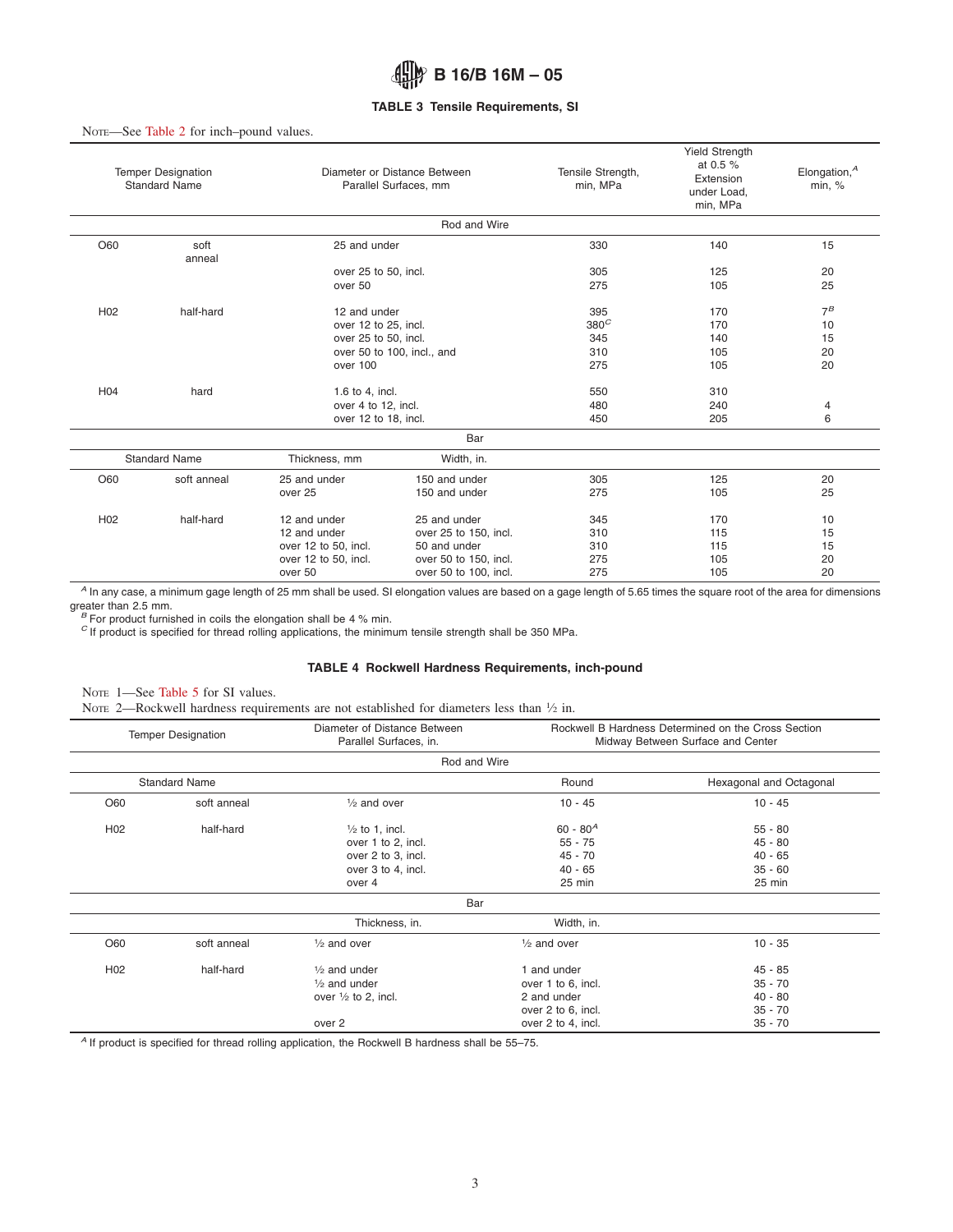#### <span id="page-3-7"></span>**TABLE 5 Rockwell Hardness Requirements, SI**

NOTE 1—See [Table 4](#page-2-1) for inch–pound values.

NOTE 2—Rockwell hardness requirements are not established for diameters less than 12 mm.

|                 | <b>Temper Designation</b> | Diameter of Distance Between<br>Parallel Surfaces, mm |                       | Rockwell B Hardness Determined on the Cross Section<br>Midway Between Surface and Center |
|-----------------|---------------------------|-------------------------------------------------------|-----------------------|------------------------------------------------------------------------------------------|
|                 |                           | Rod and Wire                                          |                       |                                                                                          |
|                 | <b>Standard Name</b>      |                                                       | Round                 | Hexagonal and Octagonal                                                                  |
| O60             | soft anneal               | 12 and over                                           | $10 - 45$             | $10 - 45$                                                                                |
| H <sub>02</sub> | half-hard                 | 12 to 25, incl.                                       | $60 - 80^{A}$         | $55 - 80$                                                                                |
|                 |                           | over 25 to 50, incl.                                  | $55 - 75$             | $45 - 80$                                                                                |
|                 |                           | over 50 to 75, incl.                                  | $45 - 70$             | $40 - 65$                                                                                |
|                 |                           | over 75 to 100, incl.                                 | $40 - 65$             | $35 - 60$                                                                                |
|                 |                           | over 100                                              | $25$ min              | 25 min                                                                                   |
|                 |                           | Bar                                                   |                       |                                                                                          |
|                 |                           | Thickness, mm                                         | Width, mm             |                                                                                          |
| O60             | soft anneal               | 12 and over                                           | 12 and over           | $10 - 35$                                                                                |
| H <sub>02</sub> | half-hard                 | 12 and under                                          | 25 and under          | $45 - 85$                                                                                |
|                 |                           | 12 and under                                          | over 25 to 150, incl. | $35 - 70$                                                                                |
|                 |                           | over 12 to 50, incl.                                  | 50 and under          | $40 - 80$                                                                                |
|                 |                           |                                                       | over 50 to 150, incl. | $35 - 70$                                                                                |
|                 |                           | over 50                                               | over 50 to 100, incl. | $35 - 70$                                                                                |

*<sup>A</sup>* If product is specified for thread rolling application, the Rockwell B hardness shall be 55–75.

6.3 When all elements in [Table 1](#page-0-3) are analyzed, their sum shall be 99.5 % min.

## **7. Temper**

7.1 Tempers, as defined in Practice [B 601,](#page-3-8) identified in [Tables 2-5](#page-1-3) for product produced under this specification, are as follows:

7.1.1 O60 (soft anneal).

7.1.2 H02 (half hard).

7.1.3 H04 (hard).

7.2 Rod and bar shall be furnished in the H02 (half hard) temper, unless otherwise specified in the ordering information (see [4.1.3\)](#page-1-7).

## **8. Mechanical Property Requirements**

8.1 *Rockwell Hardness*:

8.1.1 Product  $\frac{1}{2}$  in. [12 mm], and over in diameter or distance between parallel surfaces, shall conform with the requirements given in [Table 4](#page-2-1) and [Table 5](#page-3-7) for temper, size, and form when tested in accordance with Test Methods [E 18.](#page-0-5)

8.1.1.1 Rockwell hardness shall be the acceptance criterion for sizes 1⁄2 in. [12 mm], or greater, based upon mechanical properties, except when tensile requirements are specified as the acceptance criteria in the ordering information.

8.2 *Tensile Requirements*:

8.2.1 When tensile requirements are specified, the product shall conform to the requirements given in [Table 2](#page-1-3) and [Table 3](#page-2-0) for temper, size, and form.

8.2.1.1 Tensile requirements shall be the acceptance criteria of mechanical properties for product under  $\frac{1}{2}$  in. [12 mm] in diameter or distance between parallel surfaces when tested in accordance with Test Methods [E 8](#page-3-9) or [E 8M.](#page-3-9)

8.2.1.2 When specified in the ordering information, tensile requirements shall be the acceptance criteria based upon <span id="page-3-2"></span>mechanical properties for product  $\frac{1}{2}$  in. [12 mm], or greater in diameter or distance between parallel planes when tested in accordance with Test Methods [E 8](#page-0-6) or [E 8M.](#page-0-7)

<span id="page-3-9"></span><span id="page-3-6"></span>8.3 *Shapes*—Mechanical property requirements for shapes shall be subject to agreement between the manufacturer and the purchaser and the agreement shall be part of that contract or purchase order.

## <span id="page-3-3"></span>**9. Dimensions, Mass, and Permissible Variations**

9.1 The dimensions and tolerances for bar, rod and shapes produced under this specification shall be as specified in the following tables and paragraphs in Specification [B 249/](#page-4-3) [B 249M.](#page-4-3)

<span id="page-3-5"></span>9.1.1 *Diameter or Distance Between Parallel Surfaces*:

9.1.1.1 *Rod in Length*—See Table 1.

9.1.1.2 *Bar, Rectangular and Square*—See Tables 8 and 10.

9.1.2 *Shapes*—Dimensional tolerances shall be subject to agreement between the manufacturer and the purchaser and the [agreement shall be part of the contract](#page-0-8) or purchase order.

<span id="page-3-1"></span>9.1.3 *Length*:

9.1.3.1 *Rod, Bar, and Shapes*—See Tables 13 and 14.

<span id="page-3-10"></span>9.1.4 *Edge Contours*—Refer to the subsection titled "Edge Contours" and Figs. 1, 2, and 3.

9.1.5 Straightness:

<span id="page-3-4"></span>9.1.5.1 Rod Bar, and Shapes-See Table 16.

<span id="page-3-8"></span>9.2 The dimensions and tolerances for wire product under this specification shall be as specified in Table 1 and the related section in Specification B 250/B 250M.

9.2.1 *Wire, Coiled, Round*—See Table 1.

## **10. Test Methods**

<span id="page-3-0"></span>10.1 *Chemical Analysis*:

10.1.1 Chemical composition shall, in case of disagreement, be determined as follows: